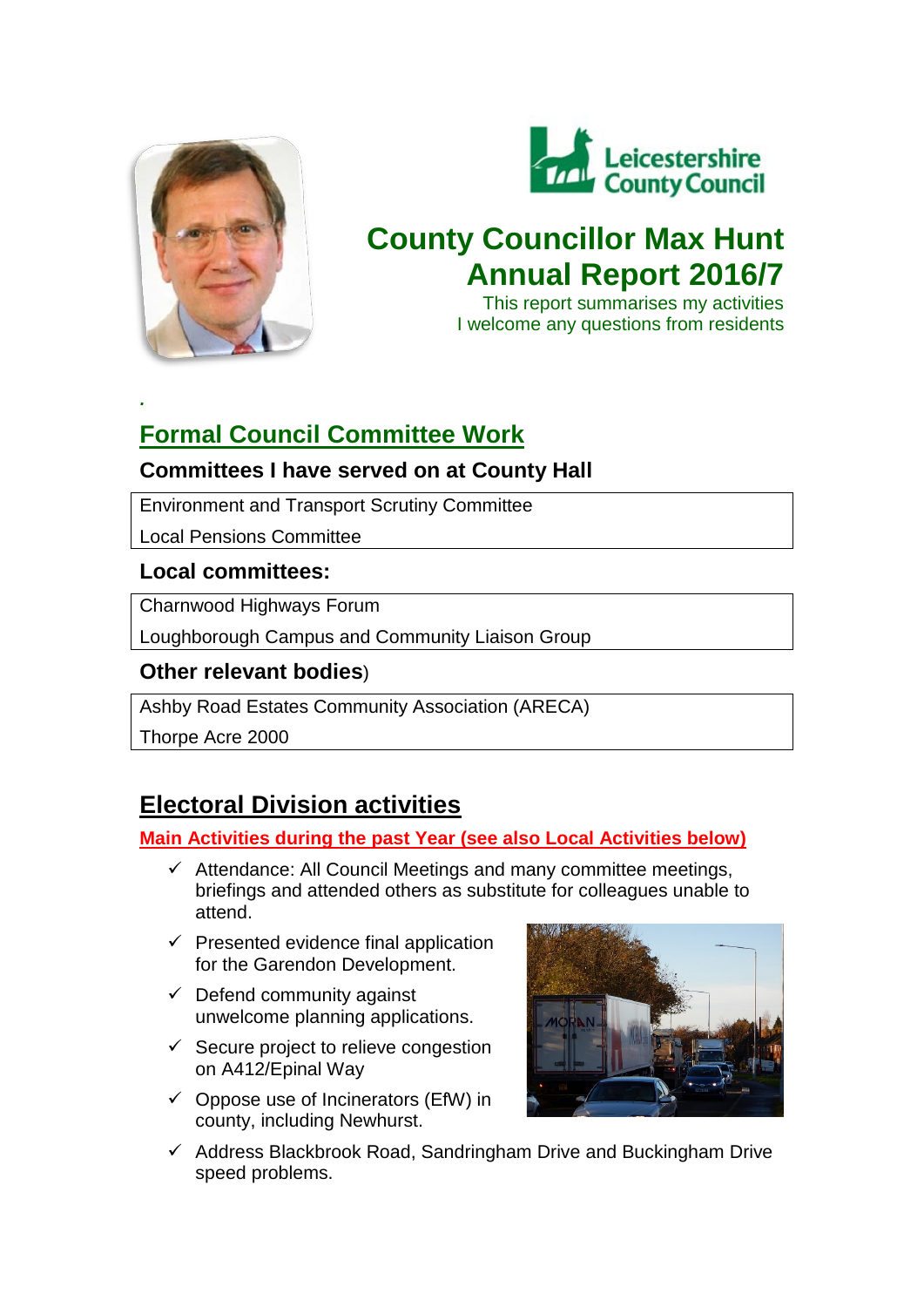- $\checkmark$  Highlighting consequences of Climate Change and push for progress on Carbon Reduction Action Plan.
- $\checkmark$  Liaise with Police and Borough to improve management and oversight of Shortcliffe Park.
- $\checkmark$  Represented residents to restore Stapleford Park.
- $\checkmark$  Monitored School Places, particularly in Primary sector.
- $\checkmark$  Continued to represent residents of Crosswood Close and Clowbridge Drive over out of hours parking at Ashmount Special School.
- $\checkmark$  Represented residents on effects of LFRS smoke training on Alan Moss Road properties, engaging with Fire Chief and CBC Environmental Health.



- $\checkmark$  Liaised with LCC transport planning engineers and residents over traffic management plans for town related to current and future possible developments from CBC.
- $\checkmark$  Monitored plans toward Charnwood Forest Regional Park
- $\checkmark$  Improve and delitter area around Wordsworth Road shops.
- $\checkmark$  Progressed Highways Orders to keep pavements clear.
- $\checkmark$  Work with police over burglaries, various other crime and youth engagement matters.
- $\checkmark$  Regular newsletters to residents, surgeries and ward walks.
- $\checkmark$  See also my various public questions to Council throughout year.

## **Priorities for the immediate future are:**

- o Bring a progress report on LCC's Carbon Reduction Strategy to scrutiny.
- o Monitor detailed plans for Garendon Park development as they emerge, particularly Sections 106 and 278 conditions.
- o Control parking and improve safety outside schools.
- o Ensure facilities for young people in Thorpe Acre and play areas for Old Ashby Road and Garendon Green
- o Support the Community Public Health liaison worker.
- o Better information to families about services for elderly people and people with learning difficulties.
- o Obtain a fairer share of Community Transport grant for John Storer House: Report to come to my committee in the Autumn.
- o Support voluntary organisations and try to ensure that grants and participative budgeting is directed towards social priorities.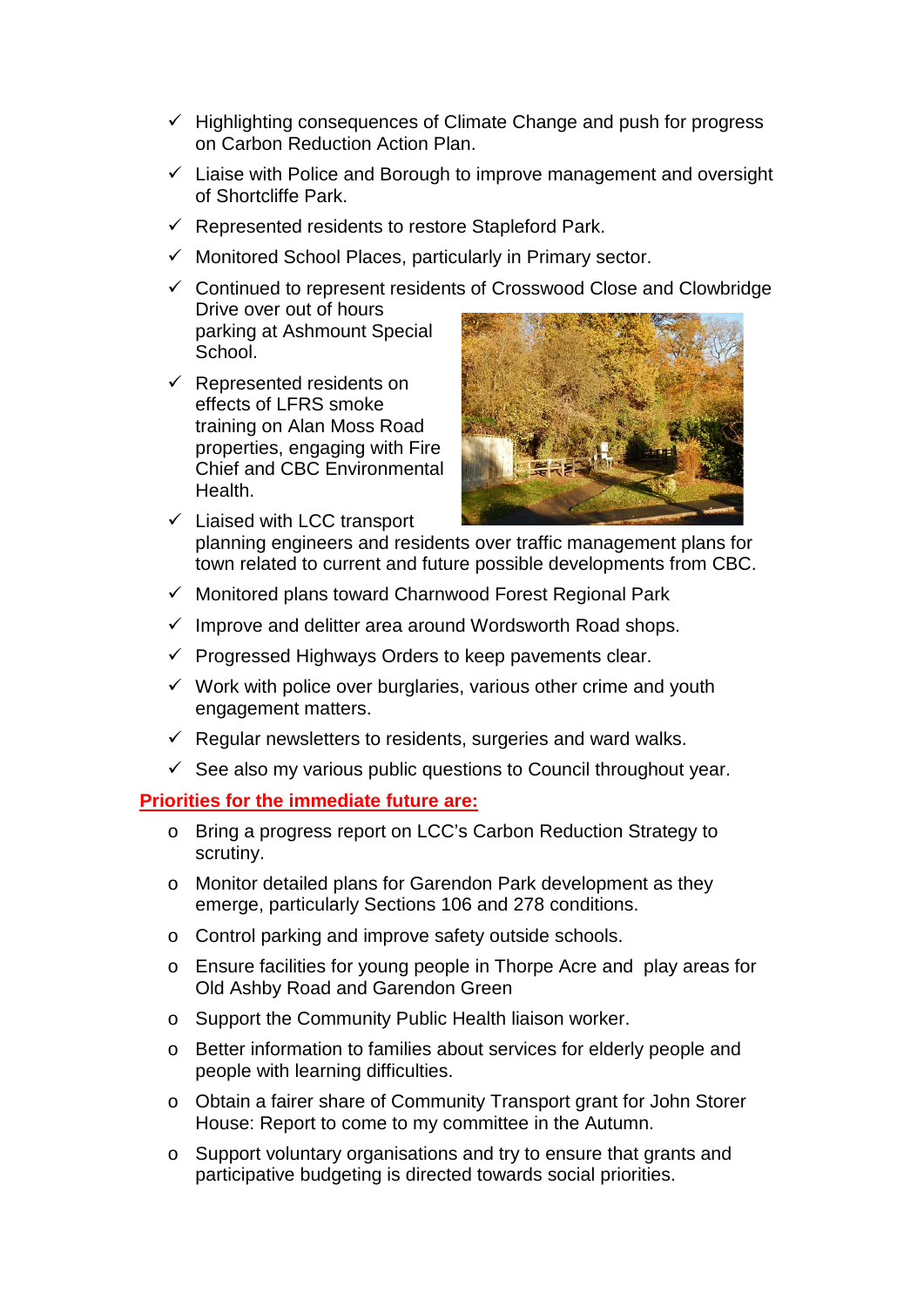- o Support funding bids in Leics & Rutland NHS Sustainable and Transformational Plan (STP) services.
- o Improving bus services and bus access to hospitals, particularly Glenfield.
- o Support the campaign to retain children's heart procedures at Glenfield.
- o Introduce road safety improvements and interventions.
- o Campaign with Cycling UK and LDCUC to reduce collisions involving cycles.
- o Oversee Review of Transport for SEN pupils and Social Care

**Matters raised personally in Council, Scrutiny and Questions:**

# **Some of the formal Questions and Motions raised at Council**

| 7/4/16   | Question on Public Open Spaces Protection Orders |
|----------|--------------------------------------------------|
| 13/12/16 | Climate Change and Carbon Reduction              |

# **My Papers to Cabinet**

Topics Include: Rail Strategy Fracking and the Minerals Local Plan Loughborough Town Centre Road scheme Community Transport: Fairer division of funds County Boundaries Melton Transport Plan Support alternatives to waste incineration

## **Attended:**

Loughborough Fire Station University: Campus & Community Liaison **Committee** Retired Employees events. Thorpe Acre All Saints Church Committee Knightthorpe Lodge Residents Association Thorpe Acre Residents Assn (TARA) Ashby Road Residents Association (ARECA) Holocaust Memorial Day Event

# **Presentations and Training:**

Training on pensions administration and investment. Various other presentations through the year.

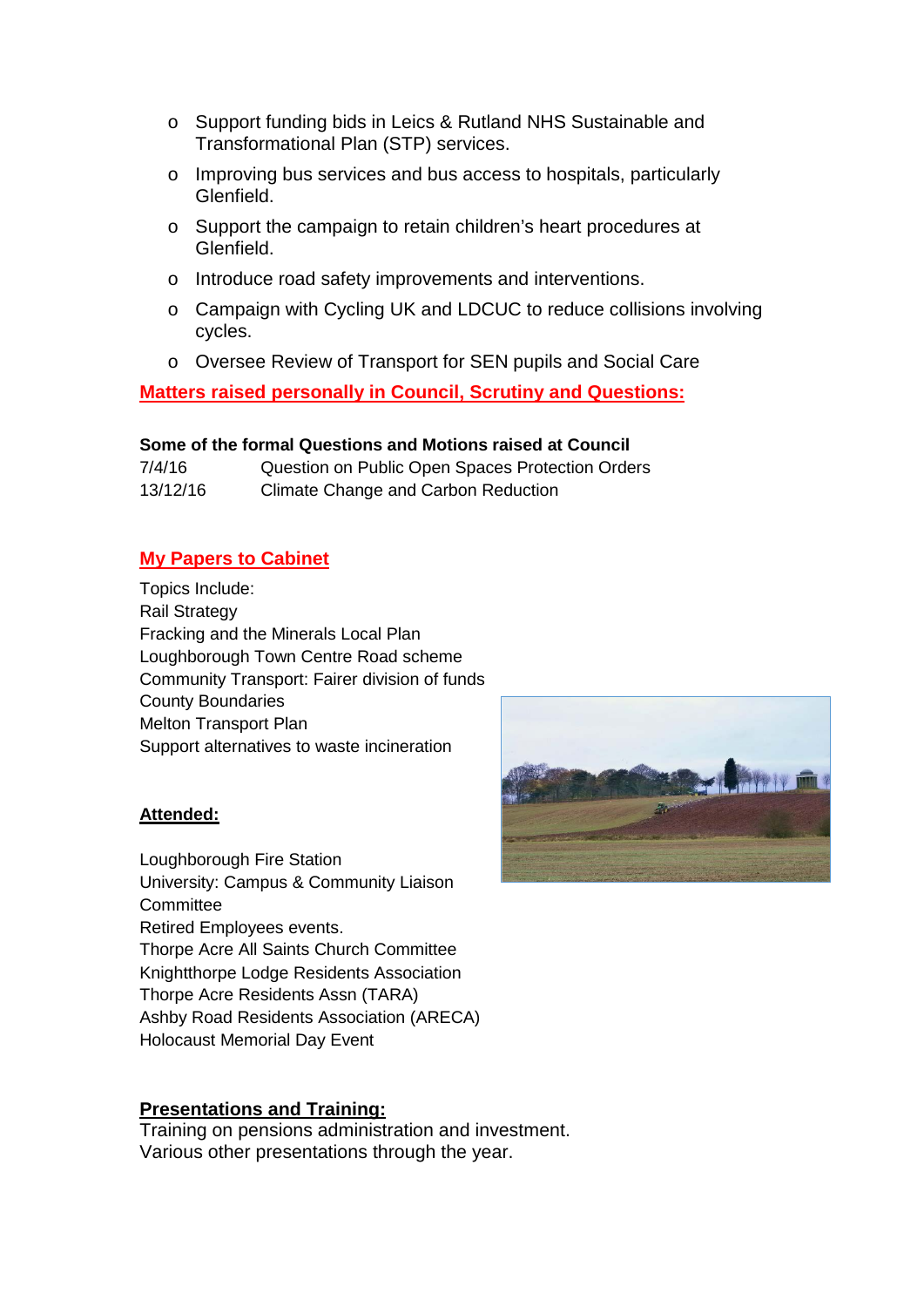# **Other matters:**

Significant casework load concerning parking, highways, countryside, planning, footpaths, traffic, schools, including work with residents and students.

Responding to BBC Radio Leics, BBC East Midlands TV, and press enquiries and issuing of press releases and letters to Loughborough Echo and Leicester Mercury.

# **News and Information to Residents**

I have circulated two Councillor News sheets (delivered largely house to house by myself personally). In addition I circulate a fuller newsletter by email at various intervals. The following was circulated shortly before this publication

# **Local Issues and recent activities in more detail:**

# **The proposed Incinerator**

The County Council lost its appeal against the Biffa Incinerator on the Shepshed side of Junction 23 but a brick has yet to be laid and there is no guarantee it will yet be built.

Meanwhile, the County Council has resolved not to use such a facility in their plans up to 2028. Whether this decision persuades Biffa not to go ahead is questionable, but it won't help them. I have written to the County Cabinet asking them to focus on the latest, cleanest technology in the post 2028 contract. I have kept up the pressure on the County not to contract with large scale incineration.

I am aware several residents are closely following this. The disadvantages are well laid out in the County Cabinet Paper of 13 December 2016, in http://politics.leics.gov.uk/ieListDocuments.aspx?MId=4608 in the section headed *Appraisal of Options for the Treatment/Disposal of Residual Waste Post-2020*.

## **Garendon Development latest**

The large Garendon Development was given outline planning consent in summer 2015 but the developers have not proceeded because of protracted arguments over the payments they will be required to make for infrastructure (roads, schools, health centres, and other facilities). We may not mind that building is being held up - and it's not uncommon for developers to delay if they think house prices will rise. However, it is vital that when building does go ahead that all the infrastructure is in place.

What we do know is that Wm Davis have to build a roundabout on the A6 at Pear Tree Lane before they can complete houses at the Hathern end of the development. When this first phase built, development will switch to the southern section before the A512 access is joined up with the new A6 roundabout. This new Distributor Road will cross the west side of Garendon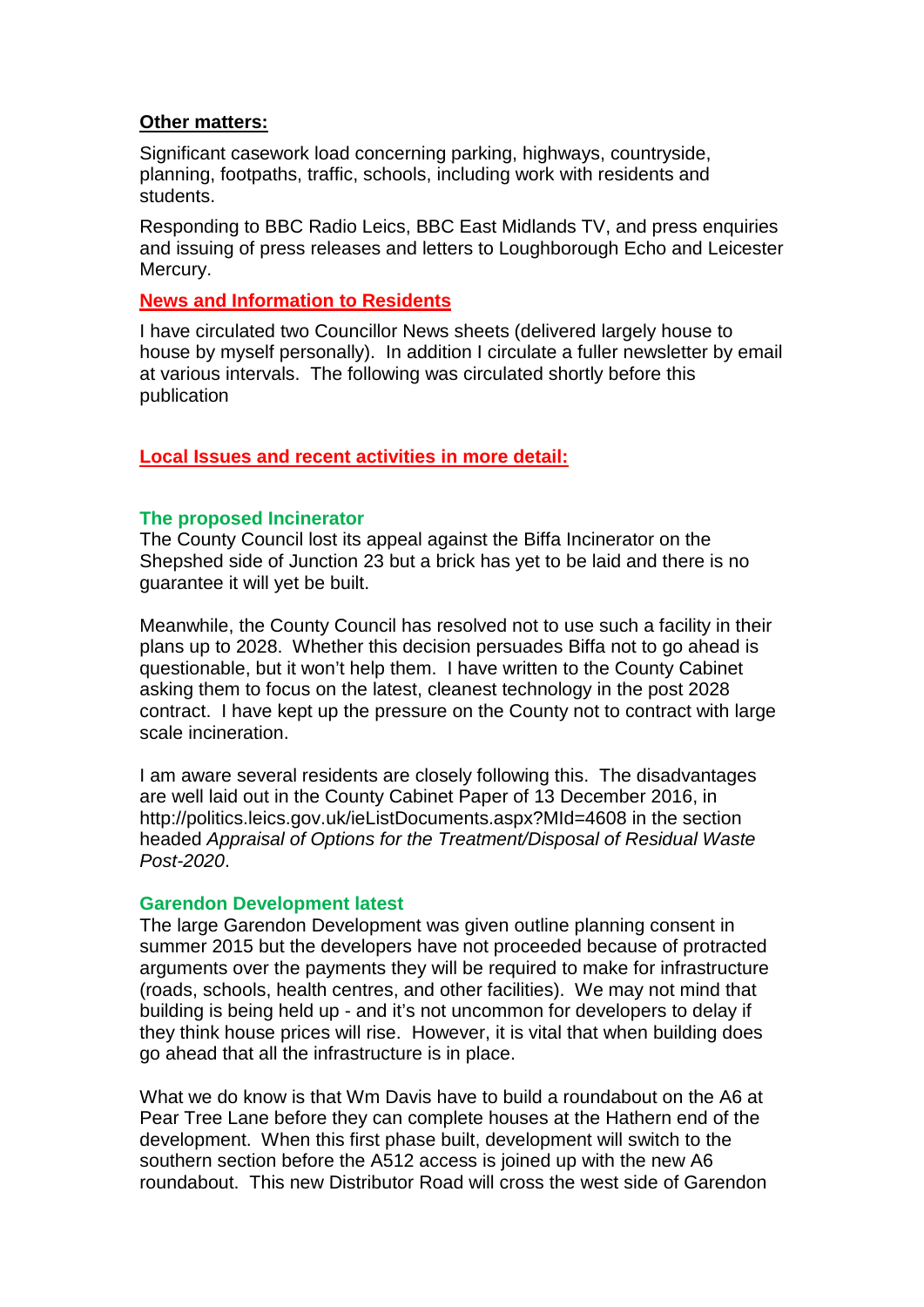Park and run through the development to the Pear Tree Lane roundabout. The planners say it will remove traffic from other roads into Loughborough, but this is hard to believe.

I am monitoring this closely. There are still many other details and complications to clarify, including public access to the Park.

#### **The Poplar Plantation**

Like everyone else I was very surprised when the plantation of poplar trees suddenly disappeared between Buckingham Drive and Lilleshall Way. It is always a shock when a part of the landscape changes dramatically, but I was aware that some residents on the edge of the plantation were concerned at the danger of one or more of them falling. At least that danger has passed.

I have been told by the contractors that the Estate intends to replant with another kind of willow, possibly less tall or possibly cricket bat willows. *Salix Alba Caerulea.* Meantime I have asked for the area to be made safe and for residents to be informed of any further developments.

#### **Contacting the Garendon Estate**

Residents have occasionally asked me how to contact the Garendon Estate. It's often about trees or access. I have informed residents that the first point of contact is through the Estate's land agents, Savill's in Limcoln.

#### **Traffic Congestion**

Loughborough has the worst peak hour traffic congestion in the county, after the City suburbs. These days, the majority of major highways schemes are funded with money from required from developers to meet the demands of new building. The County Council can trigger this and also bid for finding from the Department of Transport (DfT). I am continuing to put pressure on the County Council to develop the case for improving the A512 Epinal Way roundabout and the 300 Spartans cross roads. Last year they announced a bid for such a project. I have received some very helpful suggestions following my recent newsletter. The present situation is that transport engineers are working up a case, based on traffic statistics and the economic value to the town. This will then be put to the Leics Enterprise Partnership who place formal bids to the DfT. It is, unfortunately a complex process, but I am confident we are making headway, particularly because it is a project which can be implemented in stages.

#### **Midland Mainline Rail Electrification (MML) at February 2017**

As you may know this project was 'paused' when the new Government took office last summer. However, it has been continued and we expect it to happen. Unfortunately we are currently waiting for a further timetable. There are line re-alignments which will start shortly and we can be certain the project will extend from London to Kettering. Looking ahead we will need the electrification to extend to Toton to link with the HS2 going north. I realise this is a very long term project but together with county and city MPs, the County Council is making the case very strongly for electrification of MML.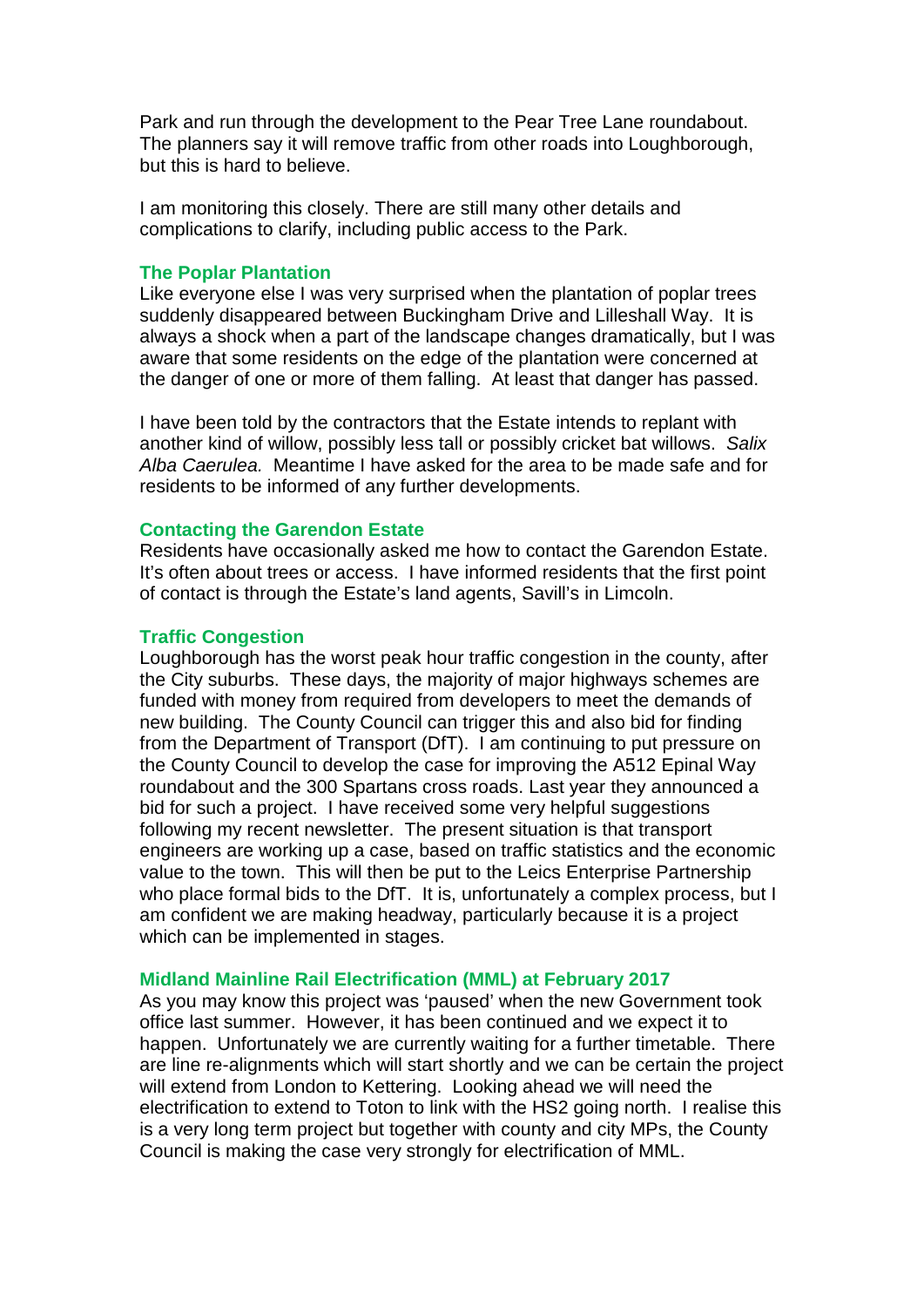#### **Stapleford Child's Play equipment: Repair or Replace**

For over two years the Under 12's playground at Stapleford Park (of Pitsford Drive) has been roped off by Charnwood Borough Council. There has been no consultation, no promise to repair it after being vandalised, and no alternative provided. Instead parents and children have been told to go to Shortcliffe Park (off Old Ashby Road). This is a good park but it is across the busy Old Ashby Road and far too distant for parents and children to walk to from Booth Wood School. After talking to several parents I have asked the Borough Council to consider either repairing it or resiting it more centrally on the estate. There is every reason why, with some help from our Borough Councillors, that the Borough Council should be persuaded to repair it or site it where it is less likely to be damaged.

## **Planning Applications**

These are mostly settled by agreement with the Borough Council - and the payment of a fee of course. Occasionally I am asked to support residents to making a case for or against an application. This can be complicated because objections have to be based on planning law but I am always willing to help. All details and submissions are published on line on Charnwood's '*Planning Explorer'* website.

Most applications have a clear benefit, but sometimes there are unforeseen problems. These are usually specific to nearby residents and can often be fixed before the application gets to committee. For example:

#### **"The Garendon" Club, Thorpe Hill P/16/2249/2**

This is for the part demolition of the old social club (now privately owned) with 4 flats over and a three storey building for 13 flats with associated car parking. The plan contains a beer garden for smokers alongside a private garden. Also limited on site car parking.

#### **New University Hall: Ashby Road. P/16/2558/2**

To provide 623 bed spaces and an Elite Athlete Centre to provide 42 twin rooms/ 84 bed spaces, a central 'Hub' building, warden's house. Very near the A512 road, overlooking homes and surface water drains into the brook possibly creating problems of flooding Garendon Green.

I am also working on a third application which is causing concern amongst neighbours is about to come to Committee

**Land adjacent to 6 Gisborough Way P/16/1833/2**

The proposal to build a house on this land may not look controversial, but it land that was previously public recreation land. The area doesn't meet the council's standards for a play area. Residents rightly want it retained for recreation.

These are just some of the planning matters I am currently dealing with at the moment. I am also dealing with some flooding and drainage problems at the bottom of Windsor Road.

#### **Leicester, Leicestershire & Rutland NHS Health Plan**

The Plan , laid out in<http://www.bettercareleicester.nhs.uk/> includes two wellknown bottle necks in the system which the plan hopes to tackle. (a) A&E cannot cope at peak times. We are lucky to have an Urgent Care Centre at Loughborough Hospital which should be used where appropriate. And (b) bed blocking: acute beds being occupied by patients waiting for a care plan and often residential care. This is called Social Care and is delivered by the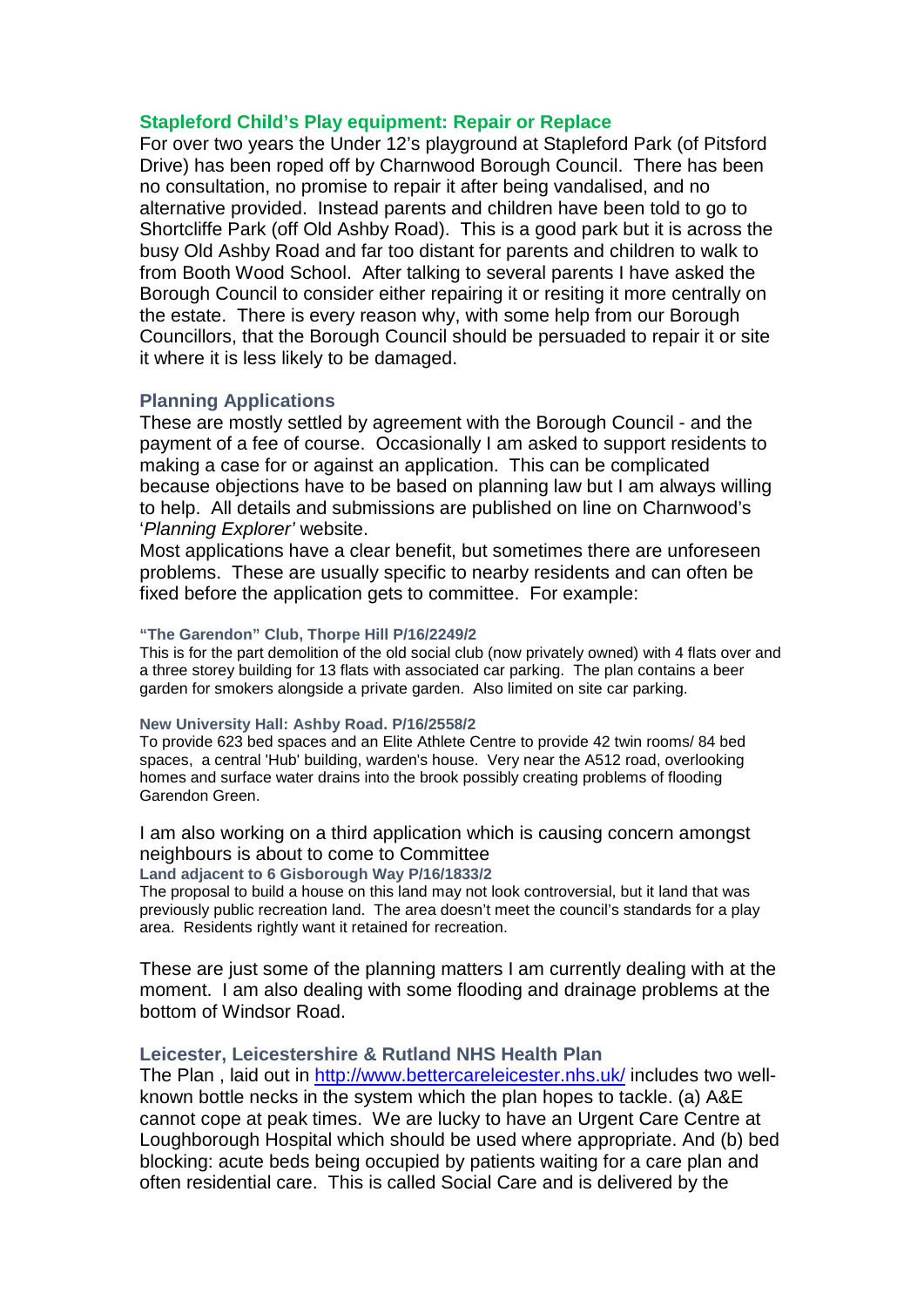County Council. A substantial price tag accompanies the solution to these and other needs! The Plan makes interesting reading or those with sufficient time and interest and have followed the report closely as it evolves..

#### **Council Tax and Social Care**

The largest part of our Council Tax is for the County Council and the largest slice of that is for Social Care of elderly and disabled people. You may have read that the county councils are allowed to raise a further percentage of council tax specifically for social care – because the system is in serious trouble. You may also recall that the grant to local government from central government has fallen by some 40% since 2011. The County Council's share of our council tax is currently set to rise by 4% from April as a result. The Borough and Loughborough rates will rise by around 3.5%.

I and my colleagues are only too well aware of the pain this will cause many residents. The increase in elderly people in our community as well as increasing costs for caring for severely disabled young people has led all county councils to plead for greater support from government. You may have read that Surrey County Council say they need to put up their Council Tax by 15%.

Leicestershire's position is shared across all parties as well as the Local Government Association who represent all authorities. Social care is underfunded and the Council Tax payer should not, and cannot fill the gap.

## **Roads, Footways, Cycleways and Bridleways**

If you notice a pot hole, a failing street light, or other things needing attention, you can report it directly to [customerservices@leics.gov.uk](mailto:customerservices@leics.gov.uk) or *fix my street* (see below). In order to schedule works efficiently repairs are sometimes done in batches. Where work is not seen to be urgent it may take rather longer to fix. Recently I reported a pothole on Blackbrook Road which was fixed within a week. I have also reported two instances of traffic light timing failure which takes longer to investigate.

#### **Litter, Parks and Open Spaces**

Two hotspots I regularly report are the old railway track alongside DeLisle School and the area behind the One Stop store.

# **The "Tip": Opening hours for recycling**

I ensure residents are aware of all the changes to the service, so far with no complaints..

#### **Library Hours: Current opening hours**

I ensure residents are aware of all the changes to the service, so far with no complaints..

#### **Police and Crime prevention.**

I have had regular meetings with senior and local officers. I recently circulated useful information on protecting your home from burglary on their behalf. I hope you found it useful. I am pleased to say that burglary is slightly down on last winter.